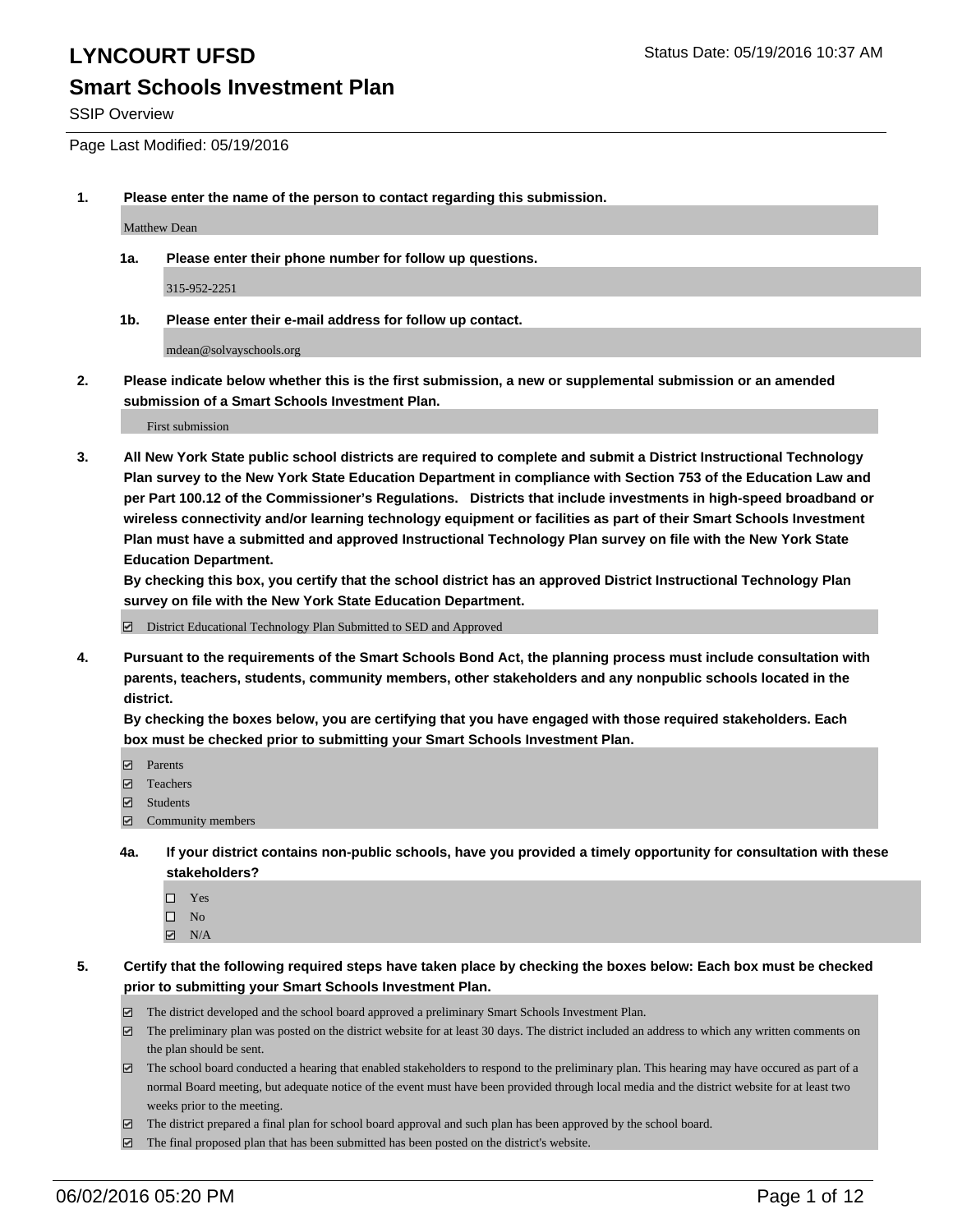#### SSIP Overview

Page Last Modified: 05/19/2016

**5a. Please upload the proposed Smart Schools Investment Plan (SSIP) that was posted on the district's website. Note that this should be different than your recently submitted Educational Technology Survey. The Final SSIP, as approved by the School Board, should also be posted on the website and remain there during the course of the projects contained therein.**

2015 - 2019 Lyncourt Technology Integration Plan.pdf Lyncourt SSBA Presentation.pdf

**6. Please enter an estimate of the total number of students and staff that will benefit from this Smart Schools Investment Plan based on the cumulative projects submitted to date.**

470

**7. An LEA/School District may partner with one or more other LEA/School Districts to form a consortium to pool Smart Schools Bond Act funds for a project that meets all other Smart School Bond Act requirements. Each school district participating in the consortium will need to file an approved Smart Schools Investment Plan for the project and submit a signed Memorandum of Understanding that sets forth the details of the consortium including the roles of each respective district.**

 $\Box$  The district plans to participate in a consortium to partner with other school district(s) to implement a Smart Schools project.

**8. Please enter the name and 6-digit SED Code for each LEA/School District participating in the Consortium.**

| Partner LEA/District | <b>ISED BEDS Code</b> |
|----------------------|-----------------------|
| (No Response)        | (No Response)         |

**9. Please upload a signed Memorandum of Understanding with all of the participating Consortium partners.**

(No Response)

#### **10. Your district's Smart Schools Bond Act Allocation is:**

\$277,464

**11. Enter the budget sub-allocations by category that you are submitting for approval at this time. If you are not budgeting SSBA funds for a category, please enter 0 (zero.) If the value entered is \$0, you will not be required to complete that survey question.**

|                                       | Sub-<br>Allocations |
|---------------------------------------|---------------------|
| School Connectivity                   | U                   |
| Connectivity Projects for Communities |                     |
| Classroom Technology                  | 40,350              |
| Pre-Kindergarten Classrooms           |                     |
| Replace Transportable Classrooms      |                     |
| High-Tech Security Features           | $\Omega$            |
| Totals:                               | 40,350.00           |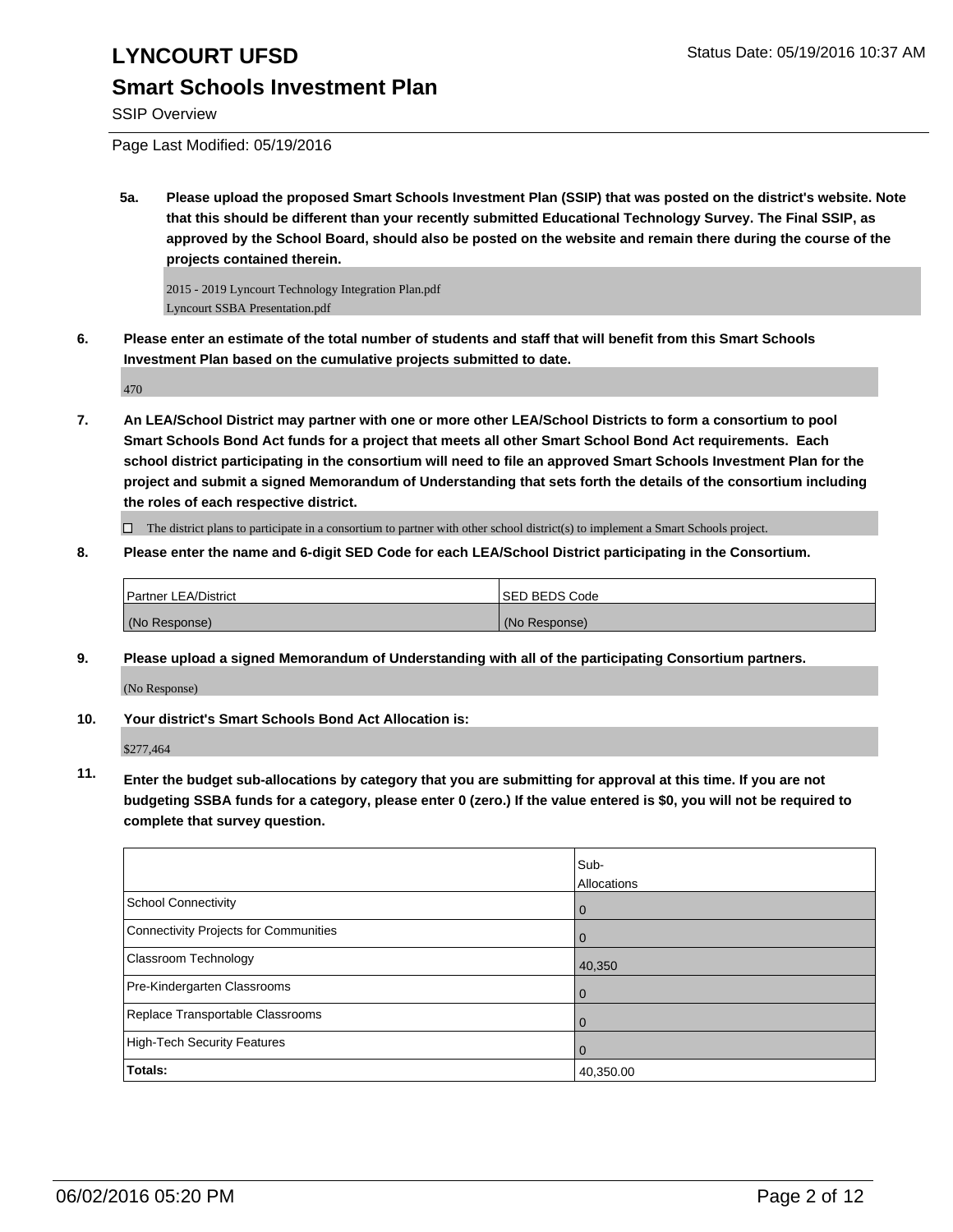School Connectivity

Page Last Modified: 04/04/2016

- **1. In order for students and faculty to receive the maximum benefit from the technology made available under the Smart Schools Bond Act, their school buildings must possess sufficient connectivity infrastructure to ensure that devices can be used during the school day. Smart Schools Investment Plans must demonstrate that:**
	- **sufficient infrastructure that meets the Federal Communications Commission's 100 Mbps per 1,000 students standard currently exists in the buildings where new devices will be deployed, or**
	- **is a planned use of a portion of Smart Schools Bond Act funds, or**
	- **is under development through another funding source.**

**Smart Schools Bond Act funds used for technology infrastructure or classroom technology investments must increase the number of school buildings that meet or exceed the minimum speed standard of 100 Mbps per 1,000 students and staff within 12 months. This standard may be met on either a contracted 24/7 firm service or a "burstable" capability. If the standard is met under the burstable criteria, it must be:**

**1. Specifically codified in a service contract with a provider, and**

**2. Guaranteed to be available to all students and devices as needed, particularly during periods of high demand, such as computer-based testing (CBT) periods.**

**Please describe how your district already meets or is planning to meet this standard within 12 months of plan submission.**

(No Response)

- **1a. If a district believes that it will be impossible to meet this standard within 12 months, it may apply for a waiver of this requirement, as described on the Smart Schools website. The waiver must be filed and approved by SED prior to submitting this survey.**
	- $\Box$  By checking this box, you are certifying that the school district has an approved waiver of this requirement on file with the New York State Education Department.

#### **2. Connectivity Speed Calculator (Required)**

|                         | l Number of<br>Students | Multiply by<br>100 Kbps | Divide by 1000 Current Speed<br>Ito Convert to<br>Required<br>Speed in Mb | l in Mb          | Expected<br>Speed to be<br>Attained Within   Required<br>12 Months | <b>Expected Date</b><br><b>When</b><br>Speed Will be |
|-------------------------|-------------------------|-------------------------|---------------------------------------------------------------------------|------------------|--------------------------------------------------------------------|------------------------------------------------------|
|                         |                         |                         |                                                                           |                  |                                                                    | l Met                                                |
| <b>Calculated Speed</b> | (No<br>Response)        | (No Response)           | (No<br>Response)                                                          | (No<br>Response) | (No<br>Response)                                                   | (No<br>Response)                                     |

**3. Briefly describe how you intend to use Smart Schools Bond Act funds for high-speed broadband and/or wireless connectivity projects in school buildings.**

(No Response)

**4. Briefly describe the linkage between the district's District Instructional Technology Plan and the proposed projects. (There should be a link between your response to this question and your response to Question 1 in Part E. Curriculum and Instruction "What are the district's plans to use digital connectivity and technology to improve teaching and learning?)**

(No Response)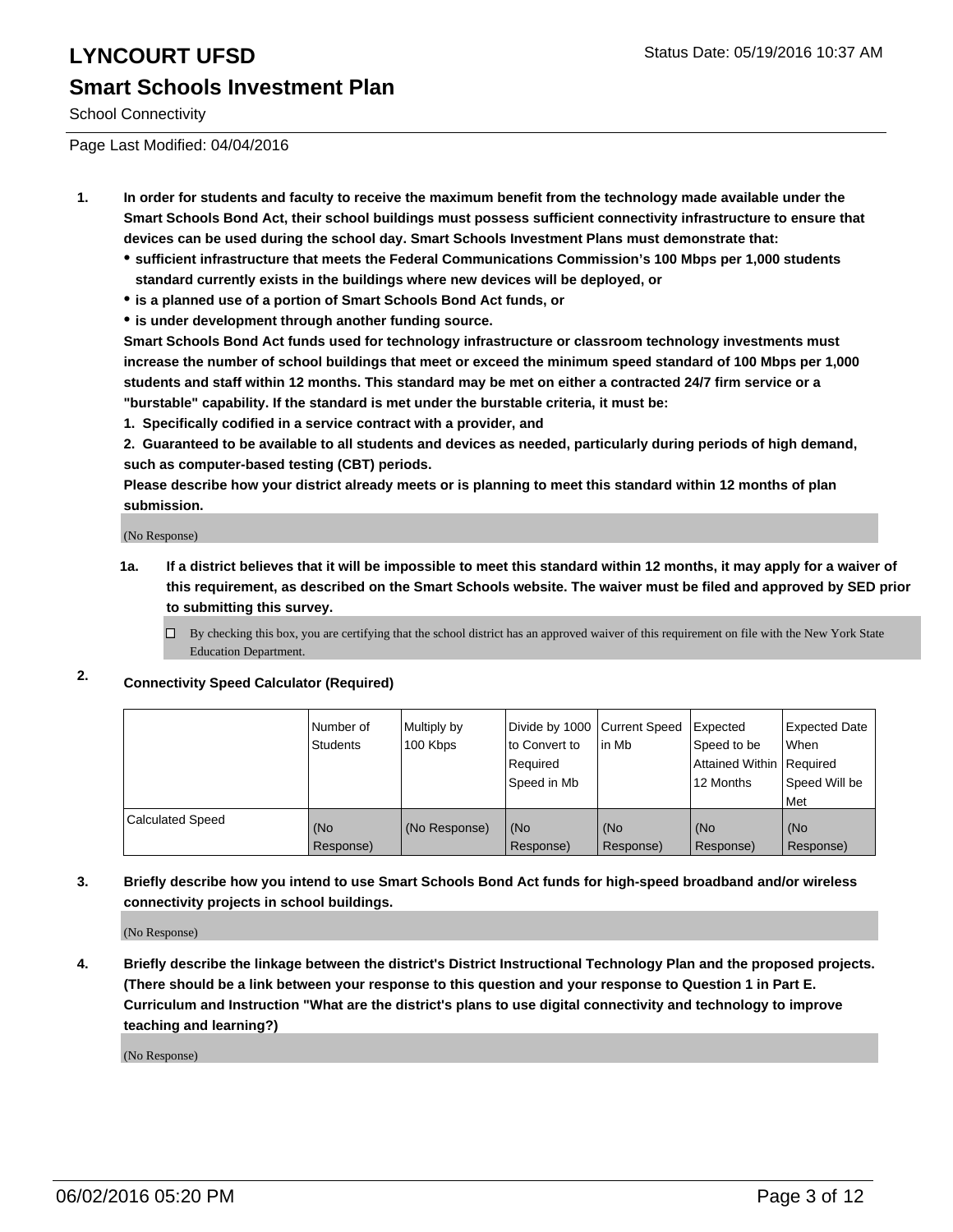School Connectivity

Page Last Modified: 04/04/2016

**5. If the district wishes to have students and staff access the Internet from wireless devices within the school building, or in close proximity to it, it must first ensure that it has a robust Wi-Fi network in place that has sufficient bandwidth to meet user demand.**

**Please describe how you have quantified this demand and how you plan to meet this demand.**

(No Response)

**6. As indicated on Page 5 of the guidance, the Office of Facilities Planning will have to conduct a preliminary review of all capital projects, including connectivity projects.**

| <b>Project Number</b> |  |
|-----------------------|--|
| (No Response)         |  |

**7. Certain high-tech security and connectivity infrastructure projects may be eligible for an expedited review process as determined by the Office of Facilities Planning.**

**Was your project deemed eligible for streamlined review?**

(No Response)

**8. Include the name and license number of the architect or engineer of record.**

| <b>Name</b>   | License Number |
|---------------|----------------|
| (No Response) | (No Response)  |

**9. If you are submitting an allocation for School Connectivity complete this table. Note that the calculated Total at the bottom of the table must equal the Total allocation for this category that you entered in the SSIP Overview overall budget.** 

|                                            | Sub-          |
|--------------------------------------------|---------------|
|                                            | Allocation    |
| Network/Access Costs                       | (No Response) |
| <b>Outside Plant Costs</b>                 | (No Response) |
| School Internal Connections and Components | (No Response) |
| Professional Services                      | (No Response) |
| Testing                                    | (No Response) |
| <b>Other Upfront Costs</b>                 | (No Response) |
| <b>Other Costs</b>                         | (No Response) |
| Totals:                                    |               |

| Select the allowable expenditure | Item to be purchased | Quantity      | Cost per Item | <b>Total Cost</b> |
|----------------------------------|----------------------|---------------|---------------|-------------------|
| type.                            |                      |               |               |                   |
| Repeat to add another item under |                      |               |               |                   |
| each type.                       |                      |               |               |                   |
| (No Response)                    | (No Response)        | (No Response) | (No Response) | (No Response)     |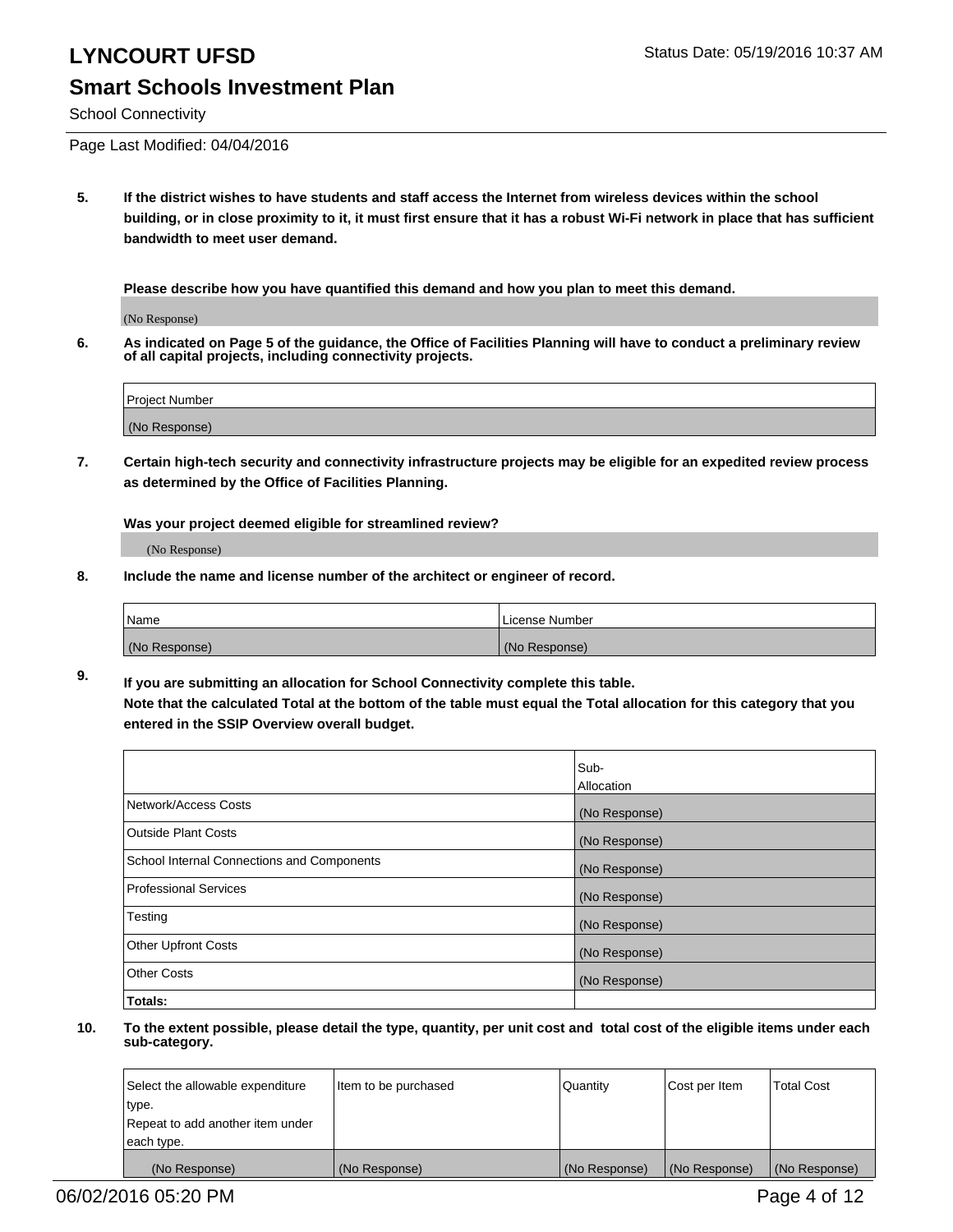Community Connectivity (Broadband and Wireless)

Page Last Modified: 05/19/2016

**1. Briefly describe how you intend to use Smart Schools Bond Act funds for high-speed broadband and/or wireless connectivity projects in the community.**

(No Response)

**2. Please describe how the proposed project(s) will promote student achievement and increase student and/or staff access to the Internet in a manner that enhances student learning and/or instruction outside of the school day and/or school building.**

(No Response)

**3. Community connectivity projects must comply with all the necessary local building codes and regulations (building and related permits are not required prior to plan submission).**

 $\Box$  I certify that we will comply with all the necessary local building codes and regulations.

**4. Please describe the physical location of the proposed investment.**

(No Response)

**5. Please provide the initial list of partners participating in the Community Connectivity Broadband Project, along with their Federal Tax Identification (Employer Identification) number.**

| Project Partners | I Federal ID # |
|------------------|----------------|
| (No Response)    | (No Response)  |

**6. If you are submitting an allocation for Community Connectivity, complete this table.**

**Note that the calculated Total at the bottom of the table must equal the Total allocation for this category that you entered in the SSIP Overview overall budget.**

|                             | Sub-Allocation |
|-----------------------------|----------------|
| Network/Access Costs        | (No Response)  |
| Outside Plant Costs         | (No Response)  |
| <b>Tower Costs</b>          | (No Response)  |
| Customer Premises Equipment | (No Response)  |
| Professional Services       | (No Response)  |
| Testing                     | (No Response)  |
| Other Upfront Costs         | (No Response)  |
| Other Costs                 | (No Response)  |
| Totals:                     |                |

| Select the allowable expenditure | Item to be purchased | Quantity      | Cost per Item | <b>Total Cost</b> |
|----------------------------------|----------------------|---------------|---------------|-------------------|
| type.                            |                      |               |               |                   |
| Repeat to add another item under |                      |               |               |                   |
| each type.                       |                      |               |               |                   |
| (No Response)                    | (No Response)        | (No Response) | (No Response) | (No Response)     |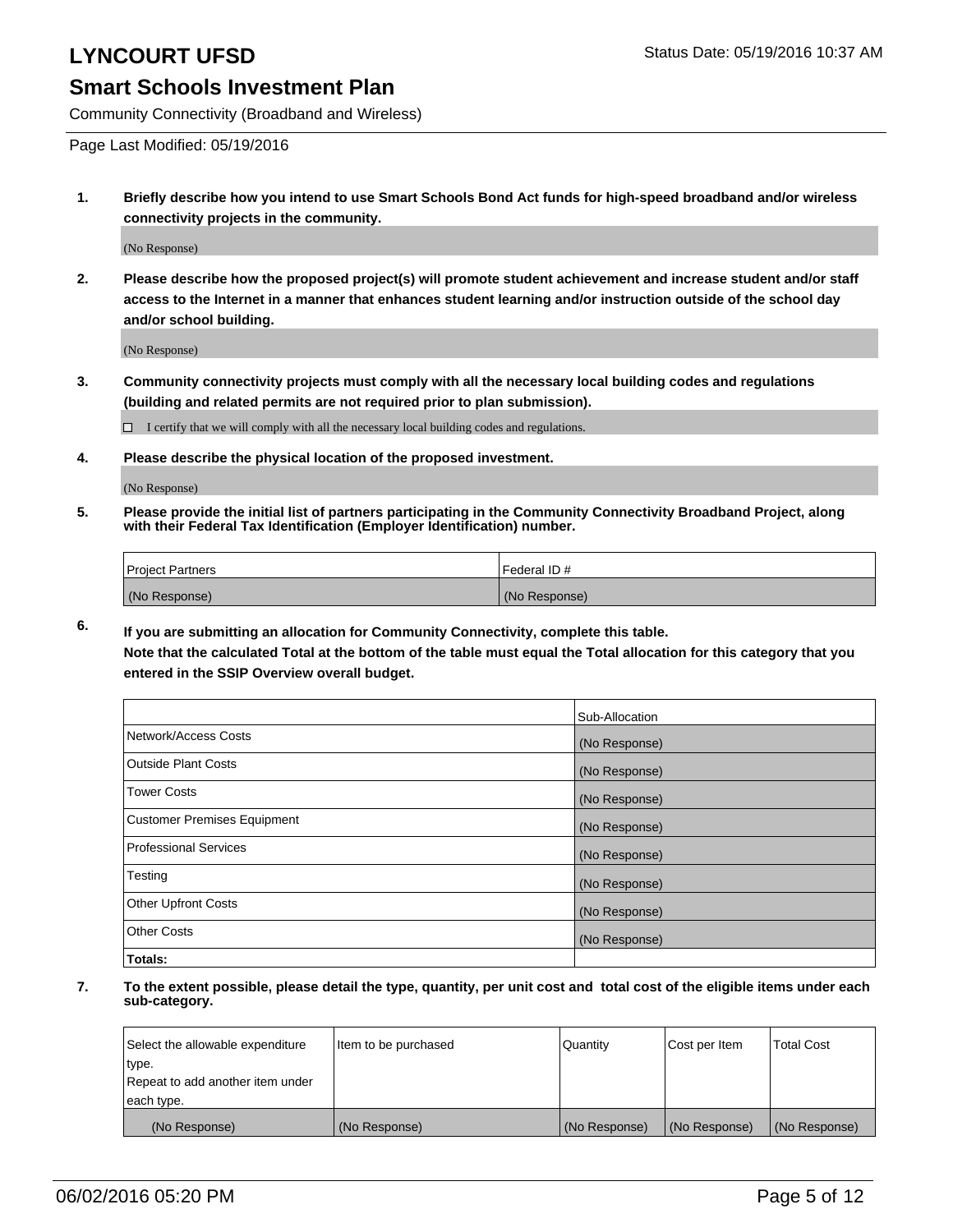## LYNCOURT UFSD<br>
LYNCOURT UFSD **Smart Schools Investment Plan**

#### Classroom Learning Technology

Page Last Modified: 05/19/2016

**1. In order for students and faculty to receive the maximum benefit from the technology made available under the Smart Schools Bond Act, their school buildings must possess sufficient connectivity infrastructure to ensure that devices can be used during the school day. Smart Schools Investment Plans must demonstrate that sufficient infrastructure that meets the Federal Communications Commission's 100 Mbps per 1,000 students standard currently exists in the buildings where new devices will be deployed, or is a planned use of a portion of Smart Schools Bond Act funds, or is under development through another funding source.**

**Smart Schools Bond Act funds used for technology infrastructure or classroom technology investments must increase the number of school buildings that meet or exceed the minimum speed standard of 100 Mbps per 1,000 students and staff within 12 months. This standard may be met on either a contracted 24/7 firm service or a "burstable" capability. If the standard is met under the burstable criteria, it must be:**

**1. Specifically codified in a service contract with a provider, and**

**2. Guaranteed to be available to all students and devices as needed, particularly during periods of high demand, such as computer-based testing (CBT) periods.**

**Please describe how your district already meets or is planning to meet this standard within 12 months of plan submission.**

The district already meets the 100Mbps per 1,000 students by connecting to the CNYRIC WAN connection. The wireless and wired allows for those throughput speeds.

- **1a. If a district believes that it will be impossible to meet this standard within 12 months, it may apply for a waiver of this requirement, as described on the Smart Schools website. The waiver must be filed and approved by SED prior to submitting this survey.**
	- $\Box$  By checking this box, you are certifying that the school district has an approved waiver of this requirement on file with the New York State Education Department.

#### **2. Connectivity Speed Calculator (Required)**

|                         | Number of<br>Students | Multiply by<br>100 Kbps | Divide by 1000 Current Speed<br>lto Convert to<br>Required<br>Speed in Mb | l in Mb | Expected<br>Speed to be<br>Attained Within   Required<br>12 Months | <b>Expected Date</b><br><b>When</b><br>Speed Will be<br>l Met |
|-------------------------|-----------------------|-------------------------|---------------------------------------------------------------------------|---------|--------------------------------------------------------------------|---------------------------------------------------------------|
|                         |                       |                         |                                                                           |         |                                                                    |                                                               |
| <b>Calculated Speed</b> | 377                   | 377,000                 | 37.7                                                                      | 50      | 50                                                                 | N/A                                                           |

**3. If the district wishes to have students and staff access the Internet from wireless devices within the school building, or in close proximity to it, it must first ensure that it has a robust Wi-Fi network in place that has sufficient bandwidth to meet user demand.**

**Please describe how you have quantified this demand and how you plan to meet this demand.**

The district already meets the requirements of a robust wireless infrastructure. Over the summer of 2015 the district had an extensive wireless installation project. Prior to the the project a thorough walk through and testing of location of wireless access points to provide complete coverage for the campus was completed.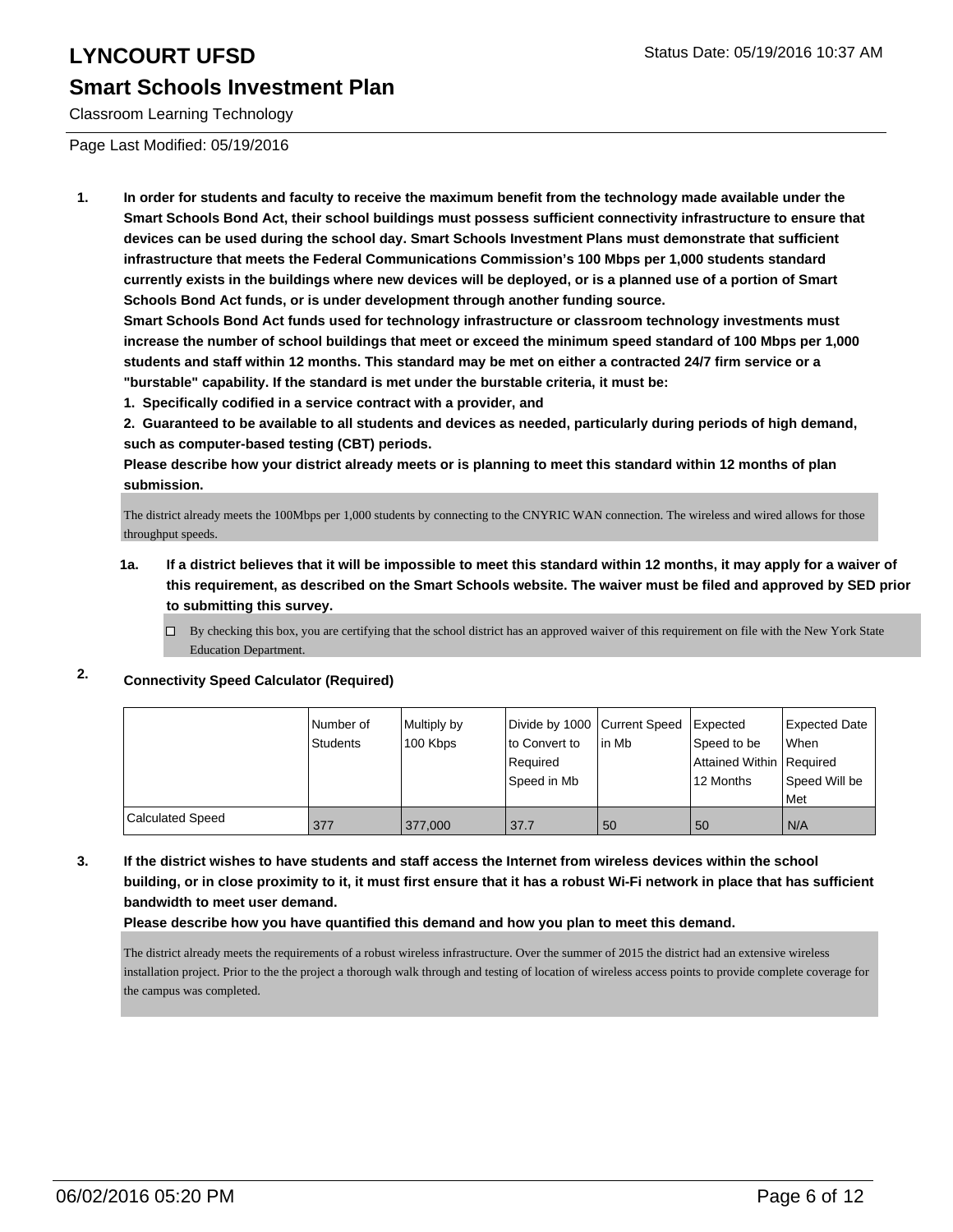## LYNCOURT UFSD<br>
LYNCOURT UFSD

### **Smart Schools Investment Plan**

Classroom Learning Technology

Page Last Modified: 05/19/2016

**4. All New York State public school districts are required to complete and submit an Instructional Technology Plan survey to the New York State Education Department in compliance with Section 753 of the Education Law and per Part 100.12 of the Commissioner's Regulations.**

**Districts that include educational technology purchases as part of their Smart Schools Investment Plan must have a submitted and approved Instructional Technology Plan survey on file with the New York State Education Department.**

- By checking this box, you are certifying that the school district has an approved Instructional Technology Plan survey on file with the New York State Education Department.
- **5. Describe the devices you intend to purchase and their compatibility with existing or planned platforms or systems. Specifically address the adequacy of each facility's electrical, HVAC and other infrastructure necessary to install and support the operation of the planned technology.**

The district also plans to purchase 150 Chromebooks to leverage the power of Google Classroom and work towards a 1:1 relationship devices to student. The electrical and HVAC demands have been met as part of previous projects.

We are hoping to use the SSBA money to purchase Belkin charging stations for each classroom. The stations will charge 10 devices at a time. This will alleviate the need to have the big bulky mobile carts that are tough for students/teachers to transport around the building.

- **6. Describe how the proposed technology purchases will:**
	- **> enhance differentiated instruction;**
	- **> expand student learning inside and outside the classroom;**
	- **> benefit students with disabilities and English language learners; and**
	- **> contribute to the reduction of other learning gaps that have been identified within the district.**

**The expectation is that districts will place a priority on addressing the needs of students who struggle to succeed in a rigorous curriculum. Responses in this section should specifically address this concern and align with the district's Instructional Technology Plan (in particular Question 2 of E. Curriculum and Instruction: "Does the district's instructional technology plan address the needs of students with disabilities to ensure equitable access to instruction, materials and assessments?" and Question 3 of the same section: "Does the district's instructional technology plan address the provision of assistive technology specifically for students with disabilities to ensure access to and participation in the general curriculum?"**

The ultimate goal of the district is to be completely 1:1. Using the SSBA we will be able to purchase a device for each student and build a replacement refresh cycle that will keep the technology up to date. Utilizing the power of Google Apps for Education, Google Classroom, and many other online resources the districts aims to promote learning well beyond the normal school day. Students will be able to work at their own pace and ask for help when needed out side of the normal class hours, thus extending the learning time.

Using the Chromebooks, Google Classroom and many other supporting apps teachers can create differentiated instruction for students. Teachers will be able to create lessons that will allow students with disabilities or ELL to learn at their own pace.

**7. Where appropriate, briefly describe how the proposed technology purchases will enhance ongoing communication with parents and other stakeholders and help the district facilitate technology-based regional partnerships, including distance learning and other efforts.**

The district will continue to using high tech ways of communicating with student/parents/faculty/staff. Moreover, teachers using Google classroom or other Classroom Management Systems (CMS or LMS) to communicate with parents/students online and thus improve communication.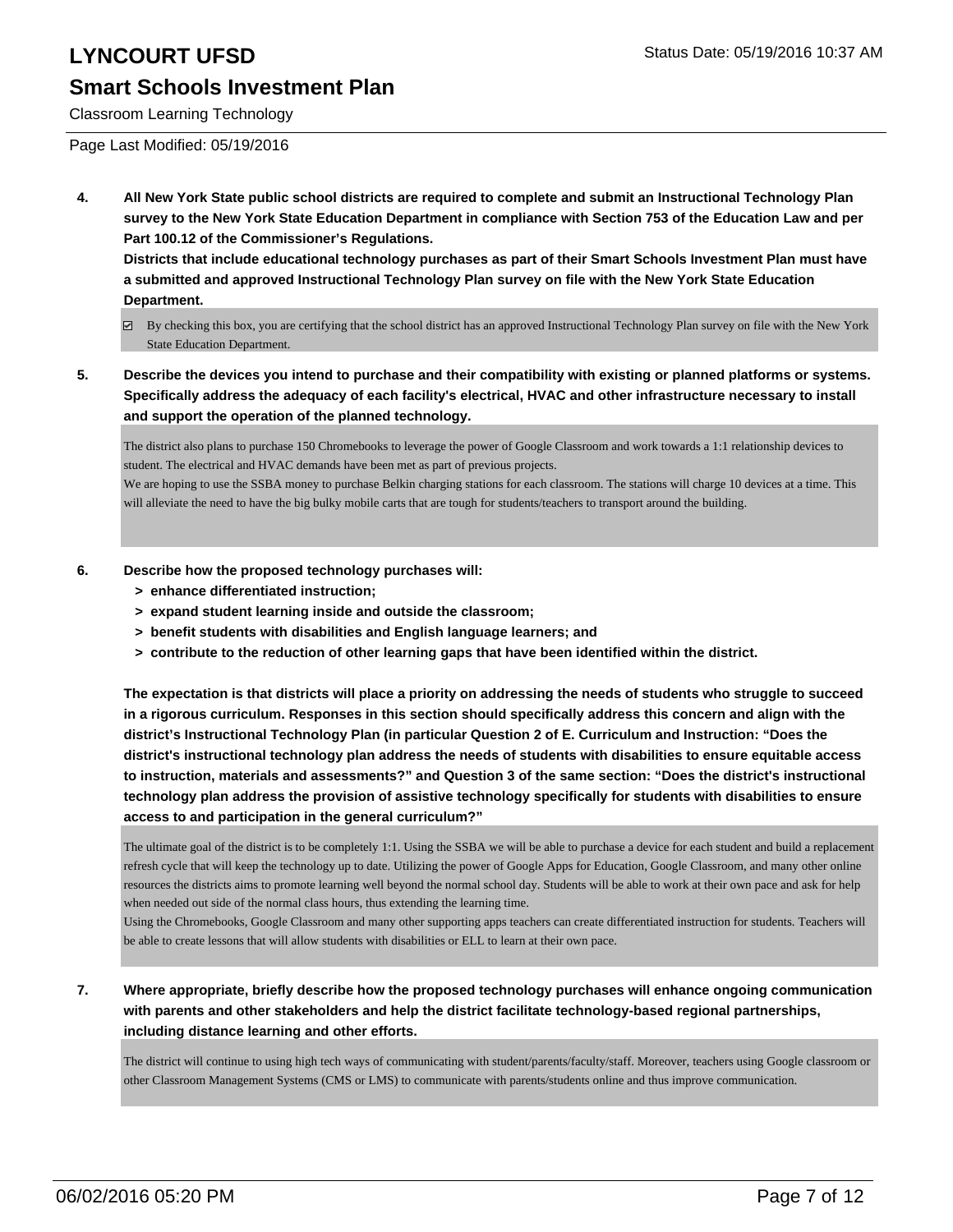Classroom Learning Technology

Page Last Modified: 05/19/2016

**8. Describe the district's plan to provide professional development to ensure that administrators, teachers and staff can employ the technology purchased to enhance instruction successfully.**

**Note: This response should be aligned and expanded upon in accordance with your district's response to Question 1 of F. Professional Development of your Instructional Technology Plan: "Please provide a summary of professional development offered to teachers and staff, for the time period covered by this plan, to support technology to enhance teaching and learning. Please include topics, audience and method of delivery within your summary."**

The district will provide numerous trainings to teachers starting as soon as this spring. The district will utilize model school through OCM BOCES to provide trainers for Chromboooks and management of Google Classroom.

- **9. Districts must contact the SUNY/CUNY teacher preparation program that supplies the largest number of the district's new teachers to request advice on innovative uses and best practices at the intersection of pedagogy and educational technology.**
	- By checking this box, you certify that you have contacted the SUNY/CUNY teacher preparation program that supplies the largest number of your new teachers to request advice on these issues.
- **10. A district whose Smart Schools Investment Plan proposes the purchase of technology devices and other hardware must account for nonpublic schools in the district.**

**Are there nonpublic schools within your school district?**

- $\Box$  Yes
- $\blacksquare$  No
- **11. Nonpublic Classroom Technology Loan Calculator**

**The Smart Schools Bond Act provides that any Classroom Learning Technology purchases made using Smart Schools funds shall be lent, upon request, to nonpublic schools in the district. However, no school district shall be required to loan technology in amounts greater than the total obtained and spent on technology pursuant to the Smart Schools Bond Act and the value of such loan may not exceed the total of \$250 multiplied by the nonpublic school enrollment in the base year at the time of enactment.**

**See:**

**http://www.p12.nysed.gov/mgtserv/smart\_schools/docs/Smart\_Schools\_Bond\_Act\_Guidance\_04.27.15\_Final.pdf.**

|                                       | 1. Classroom<br>Technology<br>Sub-allocation | 12. Public<br>Enrollment<br>$(2014-15)$ | 3. Nonpublic<br><b>Enrollment</b><br>$(2014-15)$ | 4. Sum of<br>Public and<br>Nonpublic<br>Enrollment | 15. Total Per<br>Pupil Sub-<br>lallocation | 6. Total<br>Nonpublic Loan<br>Amount                                                          |
|---------------------------------------|----------------------------------------------|-----------------------------------------|--------------------------------------------------|----------------------------------------------------|--------------------------------------------|-----------------------------------------------------------------------------------------------|
| Calculated Nonpublic Loan<br>  Amount |                                              |                                         |                                                  |                                                    |                                            | (No Response)   (No Response)   (No Response)   (No Response)   (No Response)   (No Response) |

- **12. To ensure the sustainability of technology purchases made with Smart Schools funds, districts must demonstrate a long-term plan to maintain and replace technology purchases supported by Smart Schools Bond Act funds. This sustainability plan shall demonstrate a district's capacity to support recurring costs of use that are ineligible for Smart Schools Bond Act funding such as device maintenance, technical support, Internet and wireless fees, maintenance of hotspots, staff professional development, building maintenance and the replacement of incidental items. Further, such a sustainability plan shall include a long-term plan for the replacement of purchased devices and equipment at the end of their useful life with other funding sources.**
	- $\boxtimes$  By checking this box, you certify that the district has a sustainability plan as described above.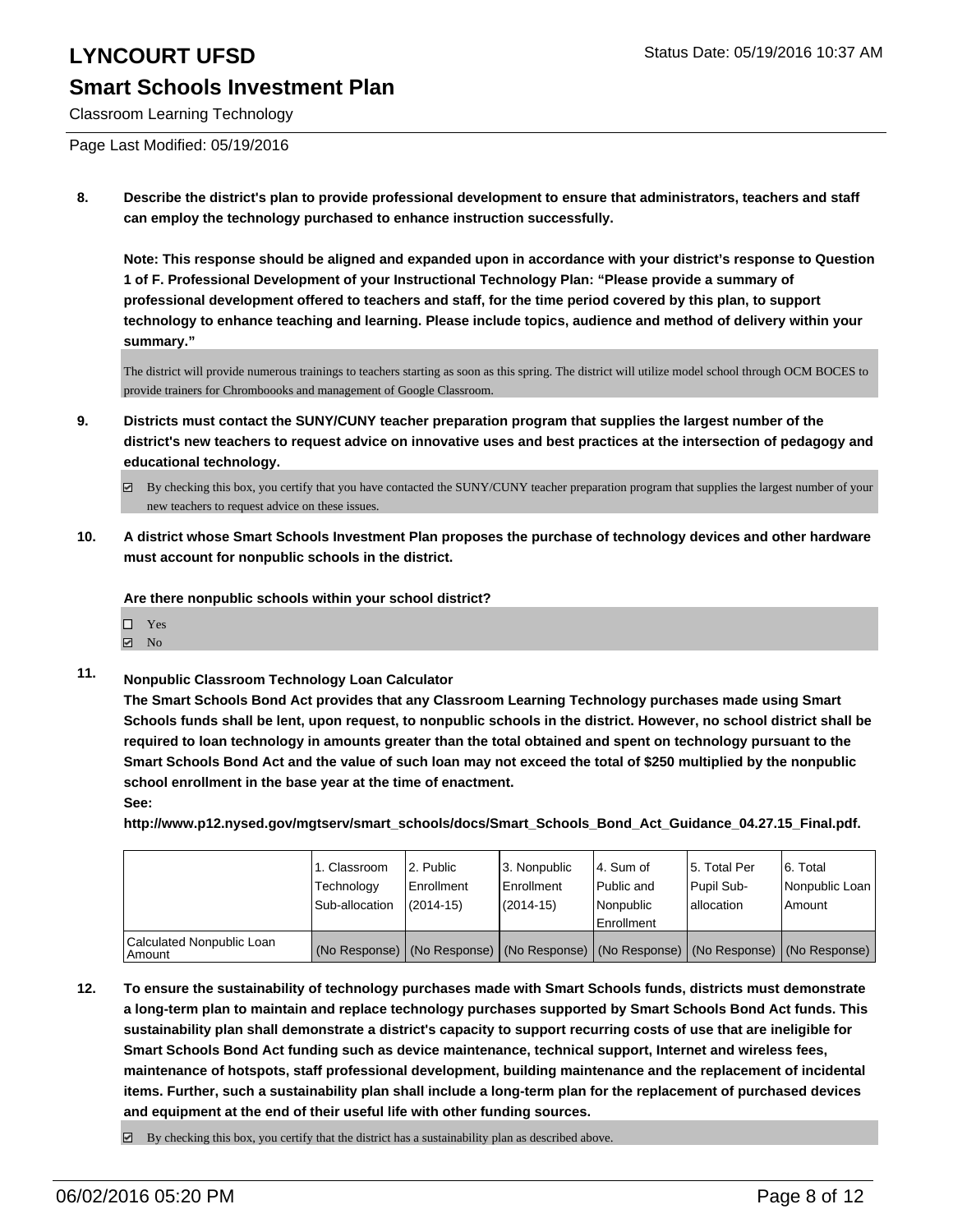Classroom Learning Technology

Page Last Modified: 05/19/2016

**13. Districts must ensure that devices purchased with Smart Schools Bond funds will be distributed, prepared for use, maintained and supported appropriately. Districts must maintain detailed device inventories in accordance with generally accepted accounting principles.**

By checking this box, you certify that the district has a distribution and inventory management plan and system in place.

**14. If you are submitting an allocation for Classroom Learning Technology complete this table. Note that the calculated Total at the bottom of the table must equal the Total allocation for this category that you entered in the SSIP Overview overall budget.**

|                          | Sub-Allocation |
|--------------------------|----------------|
| Interactive Whiteboards  | (No Response)  |
| <b>Computer Servers</b>  | (No Response)  |
| <b>Desktop Computers</b> | (No Response)  |
| Laptop Computers         | 38,100         |
| <b>Tablet Computers</b>  | (No Response)  |
| <b>Other Costs</b>       | 2,250          |
| Totals:                  | 40,350.00      |

| Select the allowable expenditure | Iltem to be Purchased           | Quantity | Cost per Item | <b>Total Cost</b> |
|----------------------------------|---------------------------------|----------|---------------|-------------------|
| type.                            |                                 |          |               |                   |
| Repeat to add another item under |                                 |          |               |                   |
| each type.                       |                                 |          |               |                   |
| <b>Laptop Computers</b>          | Chromebooks                     | 150      | 254           | 38.100            |
| <b>Other Costs</b>               | <b>Belkin Charging Stations</b> | 15       | 150           | 2,250             |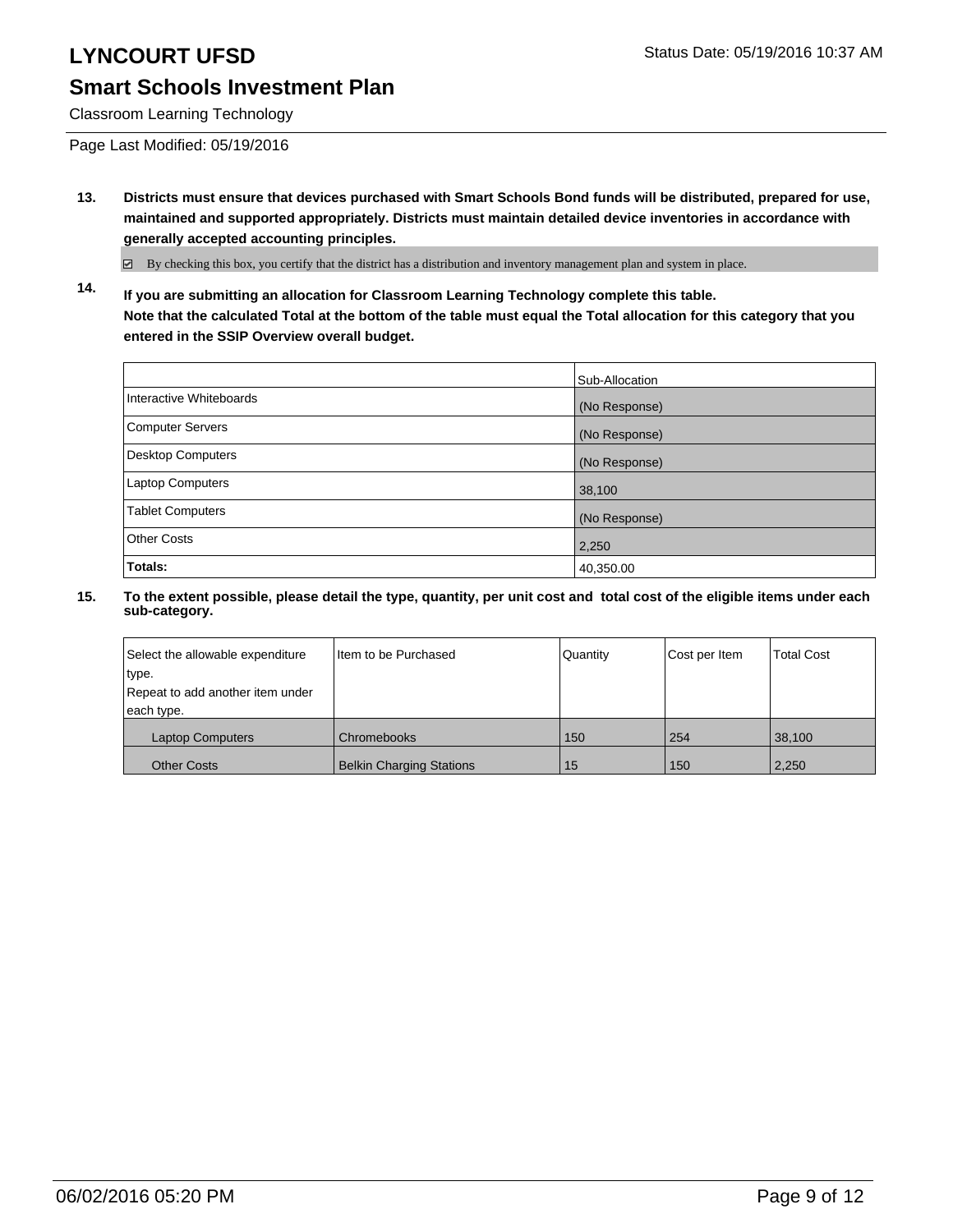Pre-Kindergarten Classrooms

Page Last Modified: 05/19/2016

**1. Provide information regarding how and where the district is currently serving pre-kindergarten students and justify the need for additional space with enrollment projections over 3 years.**

(No Response)

- **2. Describe the district's plan to construct, enhance or modernize education facilities to accommodate prekindergarten programs. Such plans must include:**
	- **Specific descriptions of what the district intends to do to each space;**
	- **An affirmation that pre-kindergarten classrooms will contain a minimum of 900 square feet per classroom;**
	- **The number of classrooms involved;**
	- **The approximate construction costs per classroom; and**
	- **Confirmation that the space is district-owned or has a long-term lease that exceeds the probable useful life of the improvements.**

(No Response)

**3. Smart Schools Bond Act funds may only be used for capital construction costs. Describe the type and amount of additional funds that will be required to support ineligible ongoing costs (e.g. instruction, supplies) associated with any additional pre-kindergarten classrooms that the district plans to add.**

(No Response)

**4. All plans and specifications for the erection, repair, enlargement or remodeling of school buildings in any public school district in the State must be reviewed and approved by the Commissioner. Districts that plan capital projects using their Smart Schools Bond Act funds will undergo a Preliminary Review Process by the Office of Facilities Planning.**

| <b>Project Number</b> |  |
|-----------------------|--|
| (No Response)         |  |

**5. If you have made an allocation for Pre-Kindergarten Classrooms, complete this table.**

**Note that the calculated Total at the bottom of the table must equal the Total allocation for this category that you entered in the SSIP Overview overall budget.**

|                                          | Sub-Allocation |
|------------------------------------------|----------------|
| Construct Pre-K Classrooms               | (No Response)  |
| Enhance/Modernize Educational Facilities | (No Response)  |
| Other Costs                              | (No Response)  |
| Totals:                                  |                |

| Select the allowable expenditure | Item to be purchased | Quantity      | Cost per Item | <b>Total Cost</b> |
|----------------------------------|----------------------|---------------|---------------|-------------------|
| type.                            |                      |               |               |                   |
| Repeat to add another item under |                      |               |               |                   |
| each type.                       |                      |               |               |                   |
| (No Response)                    | (No Response)        | (No Response) | (No Response) | (No Response)     |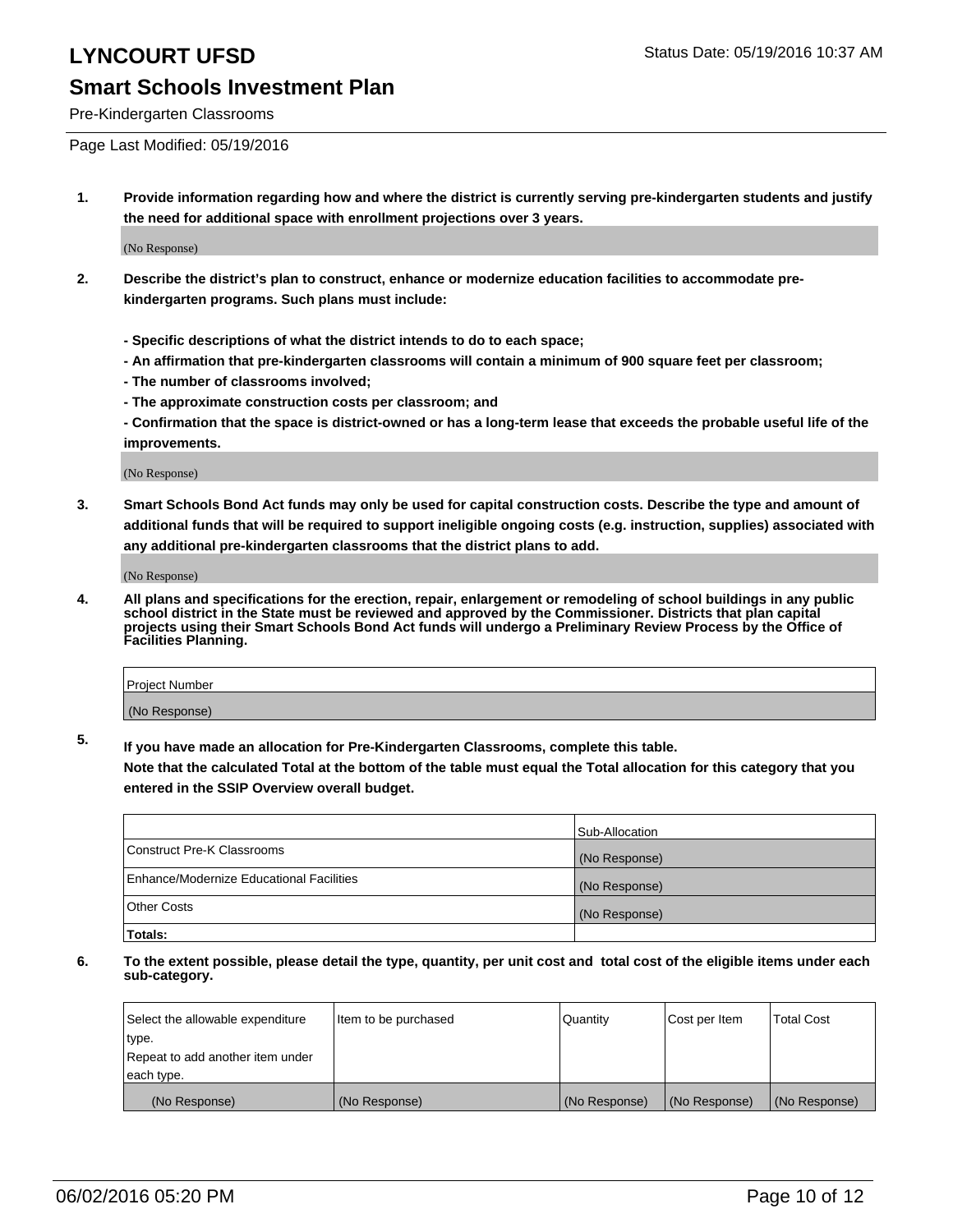## **LYNCOURT UFSD** Status Date: 05/19/2016 10:37 AM

### **Smart Schools Investment Plan**

Replace Transportable Classrooms

Page Last Modified: 05/19/2016

**1. Describe the district's plan to construct, enhance or modernize education facilities to provide high-quality instructional space by replacing transportable classrooms.**

(No Response)

**2. All plans and specifications for the erection, repair, enlargement or remodeling of school buildings in any public school district in the State must be reviewed and approved by the Commissioner. Districts that plan capital projects using their Smart Schools Bond Act funds will undergo a Preliminary Review Process by the Office of Facilities Planning.**

| <b>Project Number</b> |  |
|-----------------------|--|
| (No Response)         |  |

**3. For large projects that seek to blend Smart Schools Bond Act dollars with other funds, please note that Smart Schools Bond Act funds can be allocated on a pro rata basis depending on the number of new classrooms built that directly replace transportable classroom units.**

**If a district seeks to blend Smart Schools Bond Act dollars with other funds describe below what other funds are being used and what portion of the money will be Smart Schools Bond Act funds.**

(No Response)

**4. If you have made an allocation for Replace Transportable Classrooms, complete this table. Note that the calculated Total at the bottom of the table must equal the Total allocation for this category that you entered in the SSIP Overview overall budget.**

|                                                | Sub-Allocation |
|------------------------------------------------|----------------|
| Construct New Instructional Space              | (No Response)  |
| Enhance/Modernize Existing Instructional Space | (No Response)  |
| <b>Other Costs</b>                             | (No Response)  |
| Totals:                                        |                |

| Select the allowable expenditure | Item to be purchased | <b>Quantity</b> | Cost per Item | <b>Total Cost</b> |
|----------------------------------|----------------------|-----------------|---------------|-------------------|
| type.                            |                      |                 |               |                   |
| Repeat to add another item under |                      |                 |               |                   |
| each type.                       |                      |                 |               |                   |
| (No Response)                    | (No Response)        | (No Response)   | (No Response) | (No Response)     |